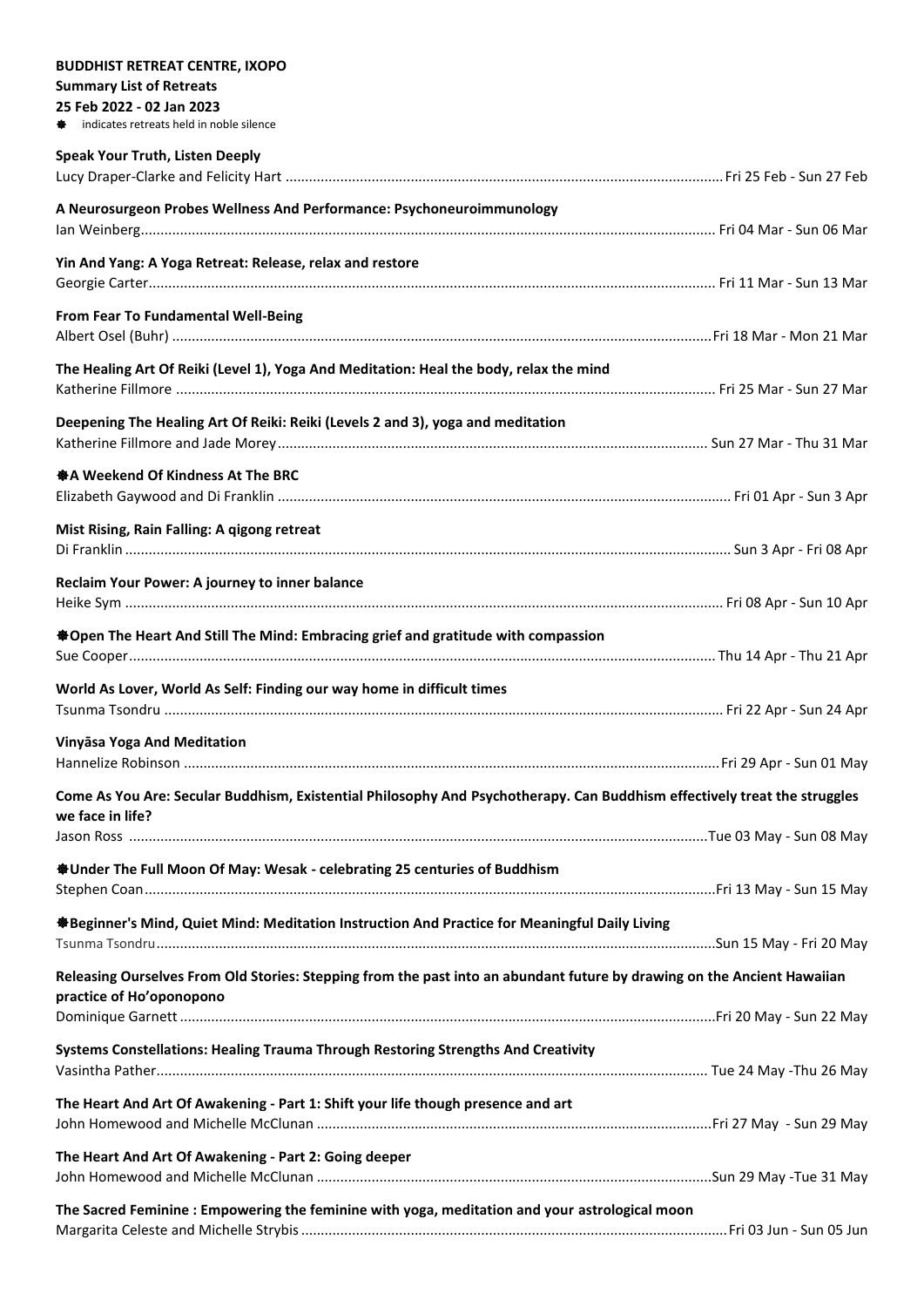| An Introduction To Mindfulness Based Living: "Knowing the present"                                                                    |  |
|---------------------------------------------------------------------------------------------------------------------------------------|--|
| The Poetry In Mindfulness                                                                                                             |  |
|                                                                                                                                       |  |
| Cultivating Mind-Heart Resonance Through Emotional Intelligence And Mindfulness                                                       |  |
| Iyengar Yoga: Nudging the body into shape and health                                                                                  |  |
| Iyengar Yoga: Deepening your practice                                                                                                 |  |
| *Saying Yes To Life - Finding The Divinity Within Ourselves: How having 'faith' can help us live wholeheartedly in the midst of       |  |
| a challenging and uncertain world                                                                                                     |  |
| <b>Gardening For Happiness: The Basics Of Gardening</b>                                                                               |  |
| <b>Ethical Investing For Sustainability</b>                                                                                           |  |
|                                                                                                                                       |  |
| An Antidote To Insecurity                                                                                                             |  |
| <b>Traditional Hatha and Raja Yoga</b>                                                                                                |  |
| Anger - On The Path Of Love                                                                                                           |  |
| Finding And Keeping Your Centre: Taking Care Of Ourselves In Order To Be Of Service To Others                                         |  |
| A Weekend Of Hatha Yoga: Rekindle Your Life Energy                                                                                    |  |
| Moving Meditation: Cultivating The Four Energies Of Tai Chi                                                                           |  |
| <b>Relaxation: Opening And Relaxing The Heart And Mind</b>                                                                            |  |
|                                                                                                                                       |  |
| Working With The Elements: Enquiry Into Ourselves And The World Around Us Through A Deeper Understanding Of Our<br><b>Environment</b> |  |
|                                                                                                                                       |  |
| A Yin Yoga Retreat: Restorative Yoga                                                                                                  |  |
| The Body Has Something To Say: Exploring Our Thinking Bodies Through Yoga, Meditation And Therapeutic Reflection                      |  |
| Nia - Retreat Through Dance: Curating Life As Art                                                                                     |  |
|                                                                                                                                       |  |
| A Taste of Somatics: Feeling And Healing The Body From Within                                                                         |  |
| Mark Making - The Essence Of Calligraphy. A gentle introduction to formal Western calligraphy                                         |  |
|                                                                                                                                       |  |